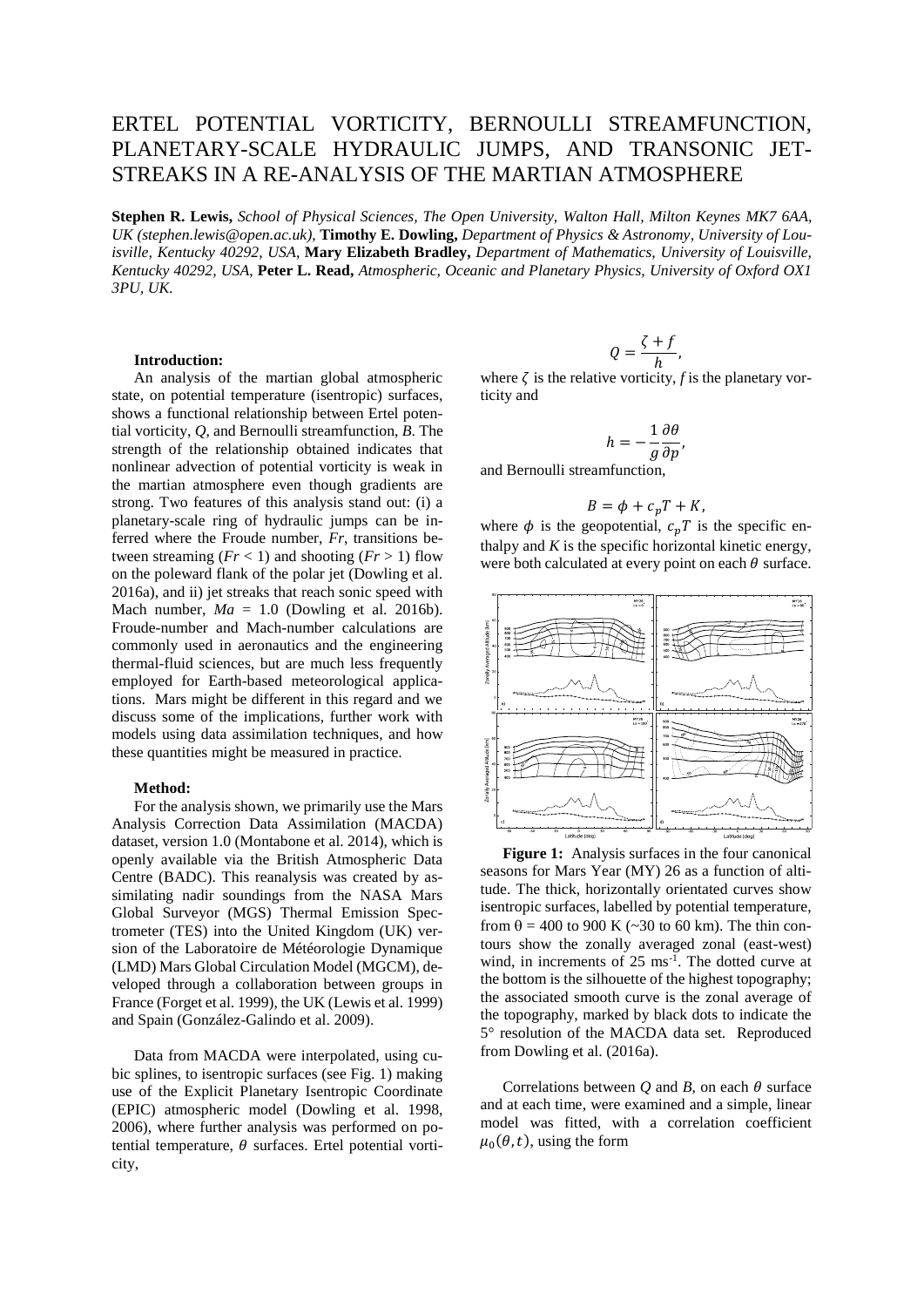$$
\frac{Q}{Q_0} = 1 - \mu_0 (B - B_0).
$$

Further analyses were conducted by finding the pointwise Froude number

$$
Fr = \sqrt{\frac{2K}{(NH)^2}},
$$

where *N* is the buoyancy frequency and *H* the pressure scale height. The Froude number is the ratio of wind speed to gravity wave speed. The analogous quantity for sound waves is the Mach number,

$$
Ma = \frac{\sqrt{2K}}{c_{\text{sound}}}
$$

where  $c_{\text{sound}}$  for carbon dioxide gas varies from about 190–240 m  $s^{-1}$  over the typical temperature range T=130–220 K that is encountered on Mars at these altitudes.

## **Results:**

In both hemispheres, in autumn, winter and spring, the correlation between *Q* and *B* is positive, but decreases slowly with height. The correlation is close to zero in the southern hemisphere summer and in northern hemisphere summer, the correlation can become negative. This behaviour is reminiscent of the Earth's lower mesosphere (roughly *z*=48–62 km). One striking difference between the planets is that Mars exhibits a large range of *Q* poleward of each winter polar jet and a strong annular vortex structure.

Figure 2 shows the scatter of points and linear model fit in the northern hemisphere at four cardinal times of year on Mars and on three of the  $\theta$ -surfaces. Figure 3 shows an expanded view of the winter hemisphere scatter in both the northern and southern hemispheres. At this time of year there is a very characteristic, shoe-like shape with points to the right (toe) typically from tropical regions, points across the centre (arch) from mid-latitudes and the main westerly jet around the pole and points to the lower left (heel) originating from the poleward side of the jet and over the winter pole. Between each winter polar jet and pole, especially in the north, there is a large spread of Q over a small domain of B, which is unlike Earth and may be related to one or more hydraulic jumps in the region as air can move between shooting and streaming with deformation and curvature in the poleward edge of the jet. The Froude number reveals that the points poleward of the jet are streaming  $(Fr < 1)$ , whereas jet points are often shooting  $(Fr > 1)$  or strongly shooting  $(Fr > 2)$ , shown by circles in Fig. 3.



**Figure 2**: Scatter plots of Ertel potential vorticity versus Bernoulli streamfunction in the martian northern hemisphere with lines showing the linear *Q(B)* model for snapshots at the four canonical season points in MY 26, on potential-temperature levels a)  $\theta$  $= 600$  K, b) 500K and c) 400 K. *B* is shifted by 0.5  $\times$  $10<sup>5</sup>$  m<sup>2</sup>s<sup>-2</sup> between seasons for clarity. The regression is performed on the data falling in the range 30–70° N, but the scatter shows all points in the hemisphere, including the tropical region points which tend to lie to the right, lower end of each cluster. Reproduced from Dowling et al. (2016a).

In the centre of the northern hemisphere winter jet, at 60–70° N, and in the region  $\theta = 500-600$  K (roughly 35–40 km altitude, see Fig. 1d), the martian winter is transonic with  $0.8 < Ma < 1.2$ .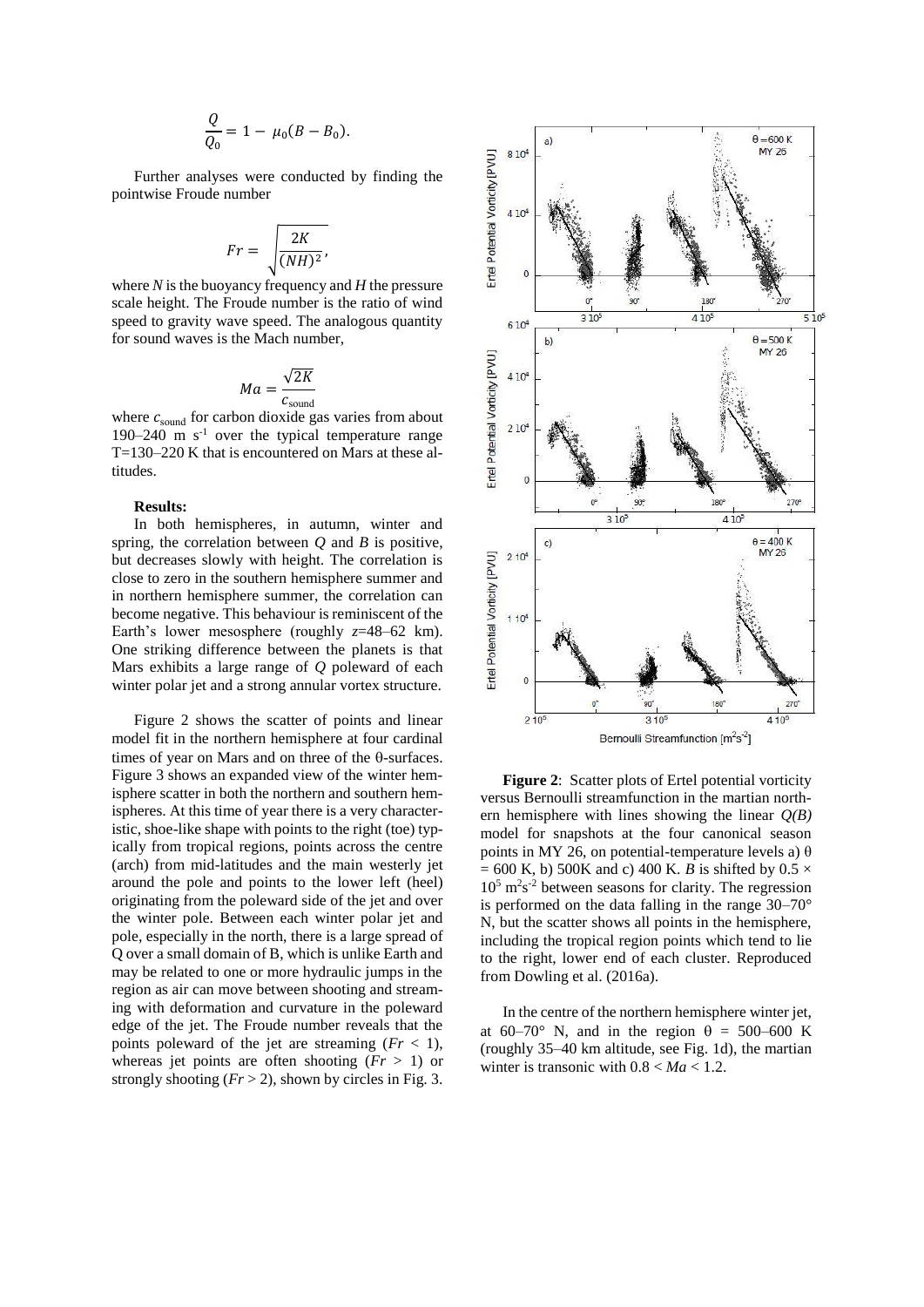

**Figure 3**: Scatter plots of Ertel potential vorticity versus Bernoulli streamfunction on potential temperature surface  $θ = 500$  K, for the Martian a) northern winter,  $L_s = 270^\circ$  and b) southern winter,  $L_s = 90^\circ$ , both in MY 26. Points are labelled by Froude number, *Fr*, with the small-black dots, small-open circles and large-open circles corresponding to  $0 \leq Fr < 1$ (streaming),  $1 \leq Fr < 2$  (shooting) and  $2 \leq Fr$  (strongly shooting) flow, respectively (the latter only occur here in panel a). Reproduced from Dowling et al. (2016a).

Figure 4 shows how the correlation,  $\mu_0(\theta =$ 550 K,  $t$ ) $Q_0$ , varies over two MY (25 and 26) of the MACDA re-analysis. Significant and rapid variations in the correlation parameter, and in the static stability of the atmosphere, are either linked to periods of data loss, when the assimilation tends to return to a modelonly solution (Lewis et al. 2007), or to major dust storm events, such as the global storm in MY25 and a significant regional dust storm in MY26 (Kass et al. 2016).



**Figure 4:** Time series of the correlation parameter,  $\mu_0 Q_0$ , and  $\left[ \overline{(NH)^2} \right]^{-1}$  on  $\theta = 550$  K for MY 25 in

the a) northern and b) southern hemisphere, and for MY 26 in the c) northern and d) southern hemisphere. The time span of the MY 25 planet-encircling dust storm  $(L<sub>S</sub> = 185-304<sup>o</sup>)$  is indicated by the horizontal stippled band in a) and b), and the time span of a significant regional dust storm in MY 26 ( $L_s = 316-331^\circ$ ) is likewise indicated in c) and d). Four data points per sol are plotted; vertical hatching indicates the absence of TES observations. The  $\mu_0 Q_0$  profiles are plotted as pairs of curves to indicate plus or minus the standard error, with the corresponding (left) ordinate reversed for the southern hemisphere to facilitate comparison between the hemispheres. Reproduced from Dowling et al. (2016a).

## **Discussion:**

These results demonstrate the value of a potential vorticity analysis for Mars, a diagnostic that is not frequently addressed (Barnes and Haberle 1996) owing to the highly diabatic nature of the atmosphere. The strong correlation seen between *Q* and *B* implies only very weak nonlinear advection of *Q* by the horizontal flow, but this state does not imply weak *Q* gradients. The winter polar jet, in particular in the northern hemisphere where it is strongest, exhibits large variations in *Q*. A Froude-number and Mach-number analysis reveals features not reported on Earth: i) transonic jet streaks and ii) the juxtaposition of regions of shooting and streaming flow, which suggests a planetary- scale hydraulic jump.

We are currently examining 3D lagrangian fluid trajectories to better characterize the rotating hydraulics of the system as a function of season. An intriguing possibility in the near future is the use of a similar correlation between potential vorticity and ozone (or other trace gas measurements) in polar regions (Holmes et al. 2016, 2017) to infer the *Q* distribution from measurements to be made by ExoMars Trace Gas Orbiter.

#### **Acknowledgements:**

The authors thank Robert Haberle, Luca Montabone, Raymond Pierrehumbert and Andrew White for useful discussions. SRL acknowledges support from STFC grant ST/L000776/1, UKSA grant ST/M00306X/1, the EU Horizon 2020 project UPWARDS ref. 633127 and ESA (MarMITE, ESA contract no. 4000114138/115/NL/PA) for support in related areas. PLR acknowledges STFC grant ST/I0001948/1 and ESA (MarMITE, details above).

## **References:**

Barnes, J. R., and R. M. Haberle (1996), The Martian Zonal-Mean Circulation: Angular Momentum and Potential Vorticity Structure in GCM Simulations, Journal of the Atmospheric Sciences, 53(21), 3143–3156, doi:10.1175/1520- 0469(1996)053<3143:TMZMCA>2.0.CO;2.